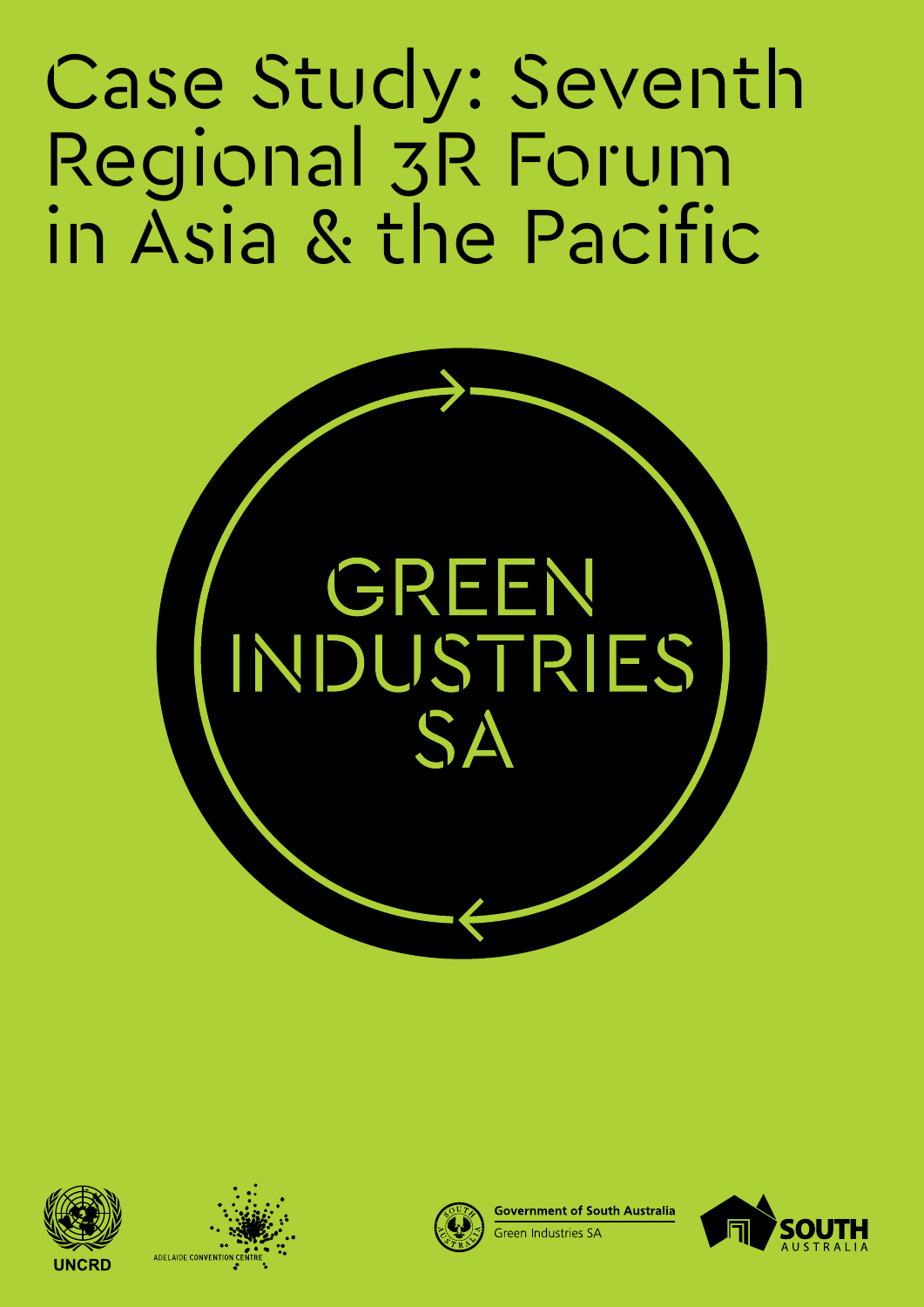When Australia was selected for a high-level United Nations' forum on the 3Rs – waste reduction, recycling and reuse – Adelaide and its world-class convention centre were quickly recognised as the preferred option to host the event.

 $\bigcap$ 

**REPORT AND** 

 $\overline{2}$ 

**Albert**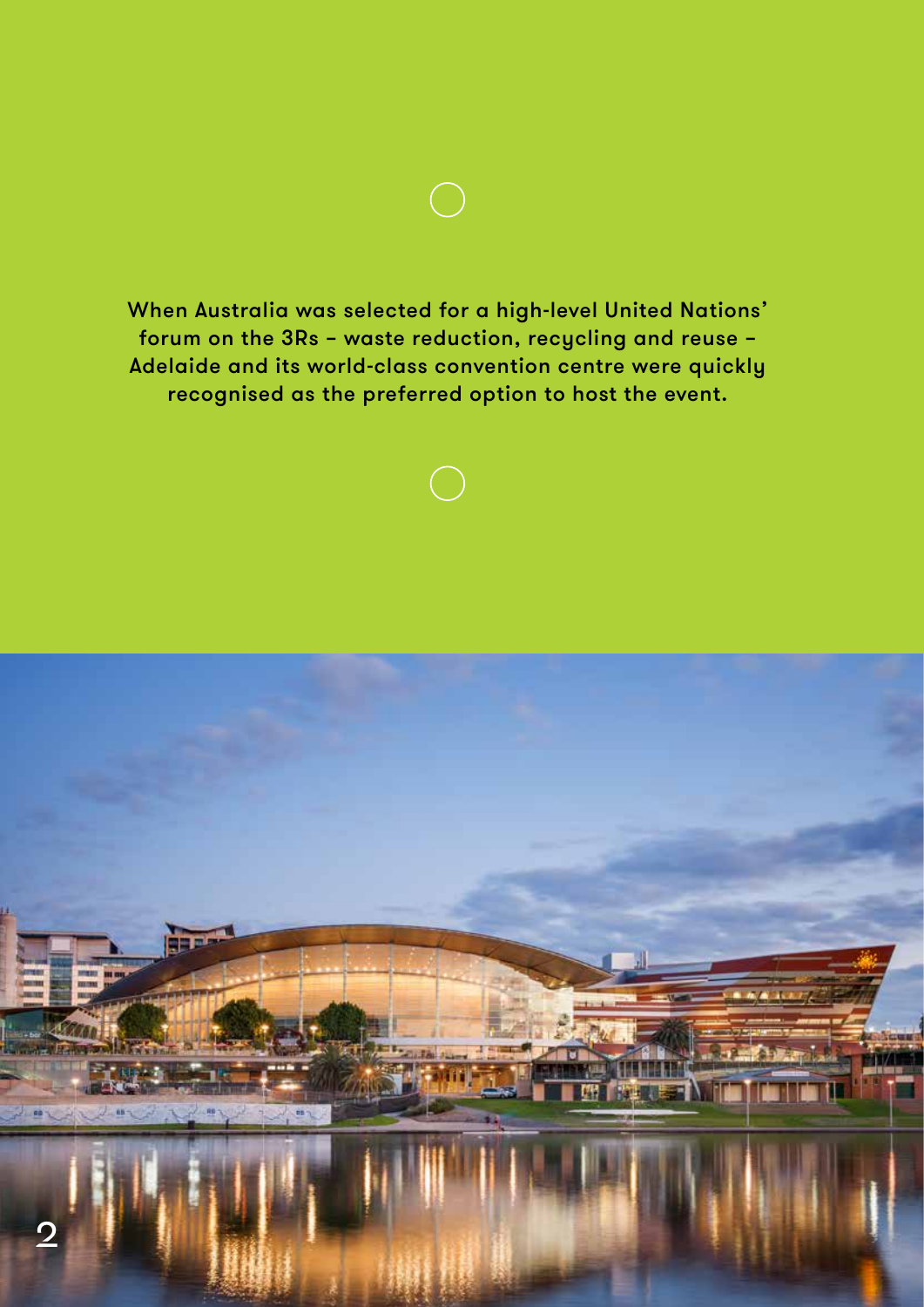## ACC shines for United Nations Asia-Pacific 3R forum

South Australia has made impressive advances in waste management and resource recovery and is recognised globally for its leadership.

It's a reputation mirrored by Adelaide Convention Centre (ACC) which has made sustainability a priority and can run major conferences with the tiniest environmental impact.

The centre was given the opportunity to showcase its green credentials to nearly 400 political leaders and decision-makers from 42 countries when they visited Adelaide in November for the Seventh Regional 3R Forum in Asia and the Pacific.

The forum comes together every year to share best practices, experience and knowledge with developing countries and to discuss waste management and related issues.

Green Industries SA – the state's key agency for driving resource efficiency improvements to increase productivity and profitability – worked closely with the United Nations Centre for Regional Development (UNCRD) and ACC to deliver the four-day forum which focused on the

challenges of urbanisation and sustainable development. Other forum partners included the Australian Government, CSIRO and the Japanese Ministry of the Environment.

"In recent years we've been helping ACC achieve its sustainability targets, so it was a privilege working with them on such a prestigious event," said Vaughan Levitzke, Chief Executive of Green Industries SA.

"Traditionally the 3R forum is held in the host nation's capital city but the United Nation's organising body recognised South Australia's strong track record in environmental leadership and nominated Adelaide.

"This was a significant coup for South Australia and allowed us to strengthen existing relationships in the region and develop new connections with high-level government representatives from Asia-Pacific countries, City Mayor and international experts. It also delivered the Adelaide Declaration - towards the Promotion of Circular Economy under the 2030 Agenda for Sustainable Development."

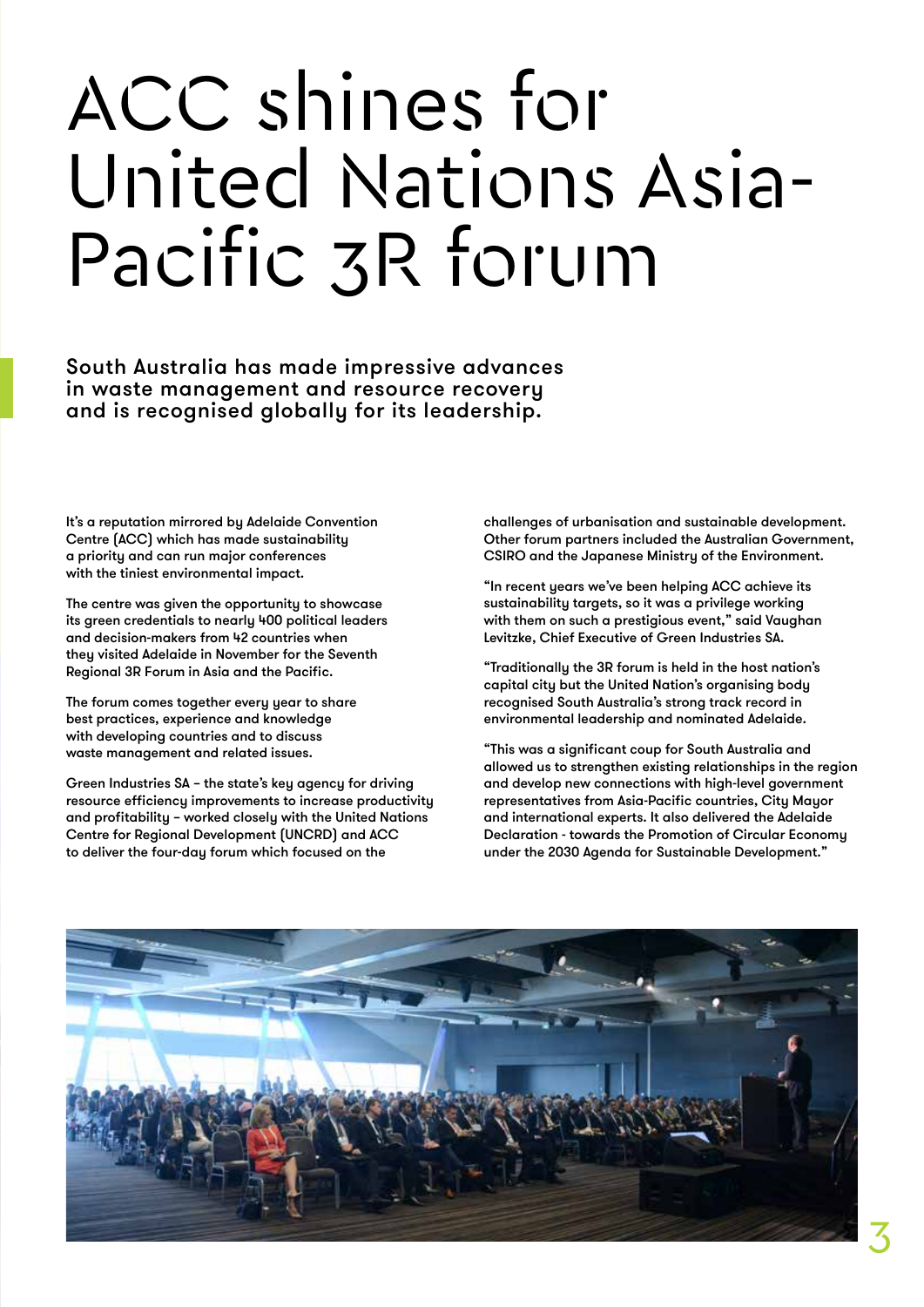

It was essential that a 'zero waste' ethos underpinned the forum's event management.

With Adelaide Convention Centre already having integrated many of these practices into its standard operating procedures through our collaborative work in previous years – particularly in relation to minimising food waste and encouraging recycling – it meant that our aspirations were seamlessly delivered.

> **VAUGHAN LEVITZKE CHIEF EXECUTIVE GREEN INDUSTRIES SA**



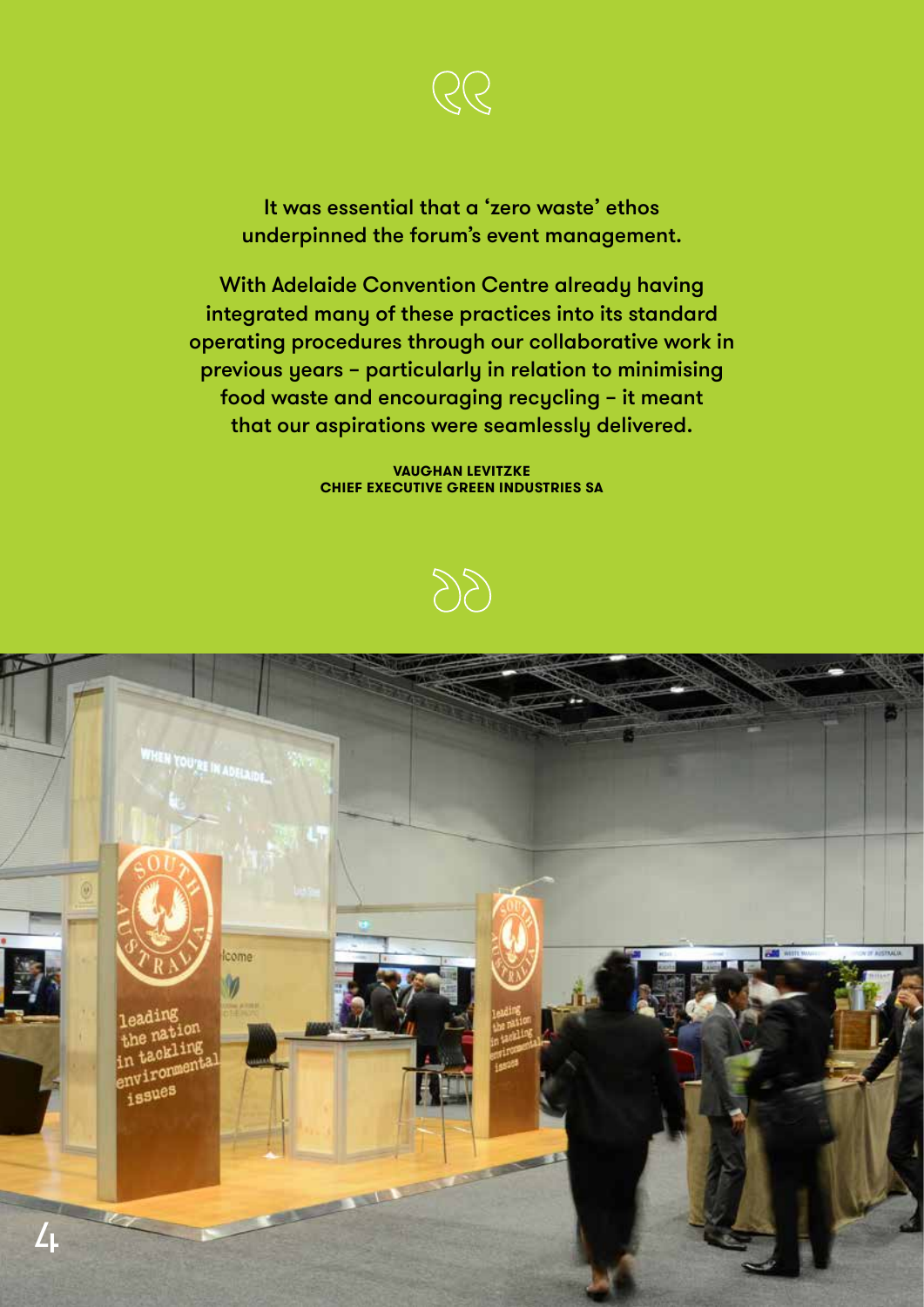# Demonstrating longterm sustainability

Since 2007 the Adelaide Convention Centre has been operating under the mantra Gold Service, Green Attitude – a way of working which has become a deep-seated part of its culture.

The centre is one of just a handful of convention complexes in the world that has been awarded gold certification under the EarthCheck environmental benchmarking system.

Philip Wells, ACC Event Planning Manager and chair of the internal sustainability committee, said this was an important factor in being chosen for the 3R forum and provided a high level of synergy.

"EarthCheck accreditation involves long-term commitment to sustainability across all areas of our business, including policy, energy, water, waste, community contributions, paper, cleaning and use of pesticides," he said.

"To maintain our accreditation we are audited annually and have to demonstrate continual improvement of at least 1% across each one of those areas."

This is no easy feat for an organisation that has already virtually eliminated organic waste going to landfill and is on target to reuse and recycle at least 90% of total event waste. The sustainability program includes:

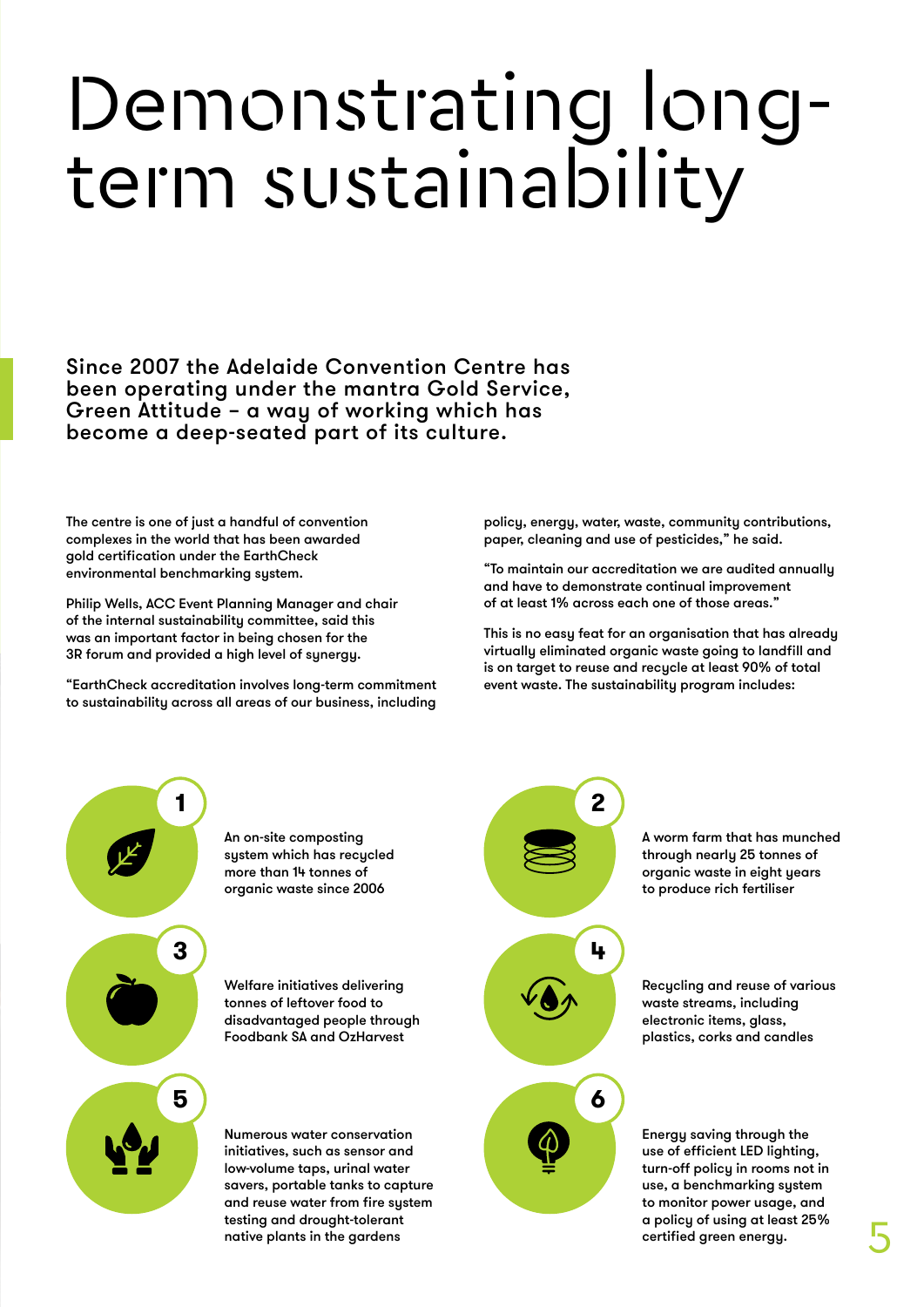## Expansion reveals flexibility

Adelaide Convention Centre is undergoing a \$400 million two-stage redevelopment and delegates to the 3R forum were able to experience first-hand the in-built flexibility of the expanded venue.

The 3R forum requirements quickly evolved from standard tiered seating to a large-scale conference format involving multiple meeting rooms with a central hall capable of hosting all the delegates in a large U-shaped seating arrangement.

Organisers also required airport-style security with full scanning capability and a single entrance so that the forum was isolated from all other events.

"These were major changes from the original concept but the new centre design is extremely flexible," said Philip.

"Although from the outside it now looks like three separate buildings, inside it's all interconnected and can be configured in multiple ways to meet different requirements. As it turned out the new west building was ideally suited for all aspects of the forum."

ACC's redevelopment is due for completion by August 2017 when the new east building, which contains a 3,500-seat multi-purpose plenary hall, will open.



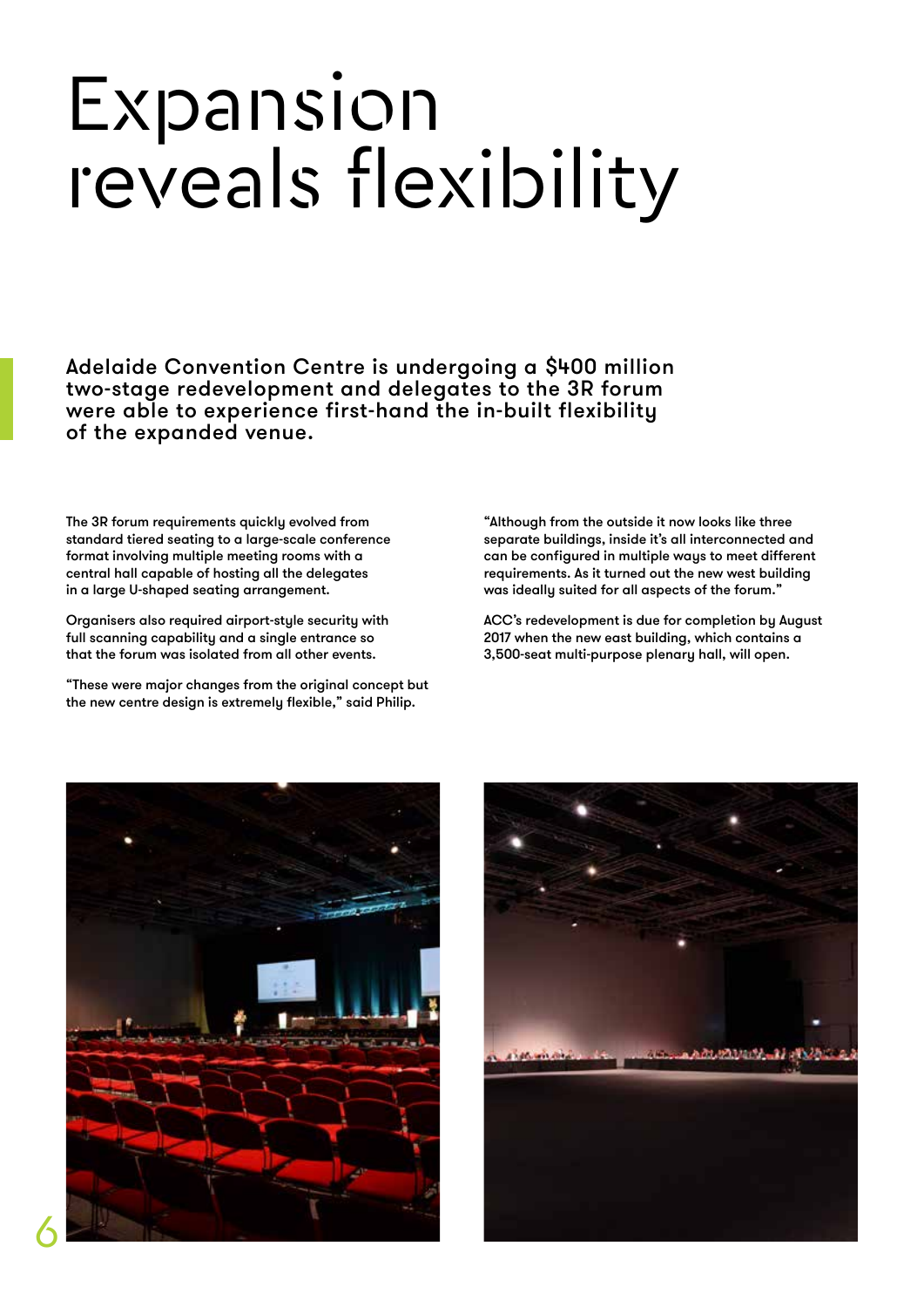

The 3R forum requirements quickly evolved from standard tiered seating to a large-scale conference format involving multiple meeting rooms with a central hall capable of hosting all the delegates in a large U-shaped seating arrangement.

**PHILIP WELLS, ACC EVENT PLANNING MANAGER**



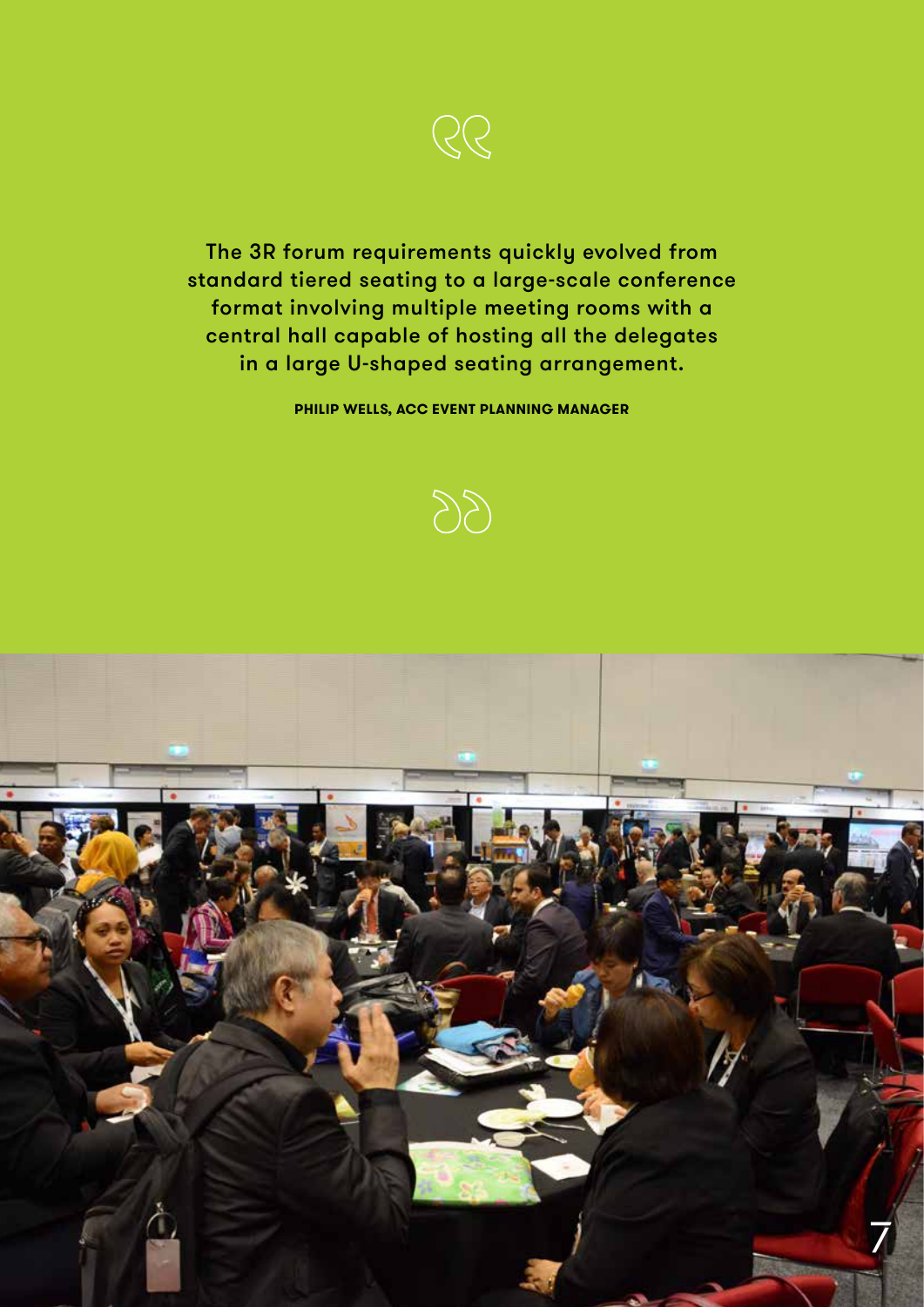# Futures of Waste

During breaks in the 3R forum, delegates were invited to view a photographic exhibition highlighting that waste is an enduring part of the human story.

Organisers took advantage of wall mounts installed by ACC for its Centre ArtBeat initiative, which provides free hanging space for artists to exhibit their work.

The images from leading photographers were part of the Futures of Waste Photographic Perspectives exhibition originally organised by the School of Art, Architecture and Design at the University of South Australia.

"In these photographs we are reminded that waste is an enduring part of the human story and that it's through waste as well as through pollution that we are now transforming the world through climate change," said the exhibition organisers Robert Crocker and Chris Thornton.

"However, these photographers also remind us that there are solutions in repair, remaking and recycling in the circular economy – an economy that brings the 3Rs from the margins to the centre of our economic life."